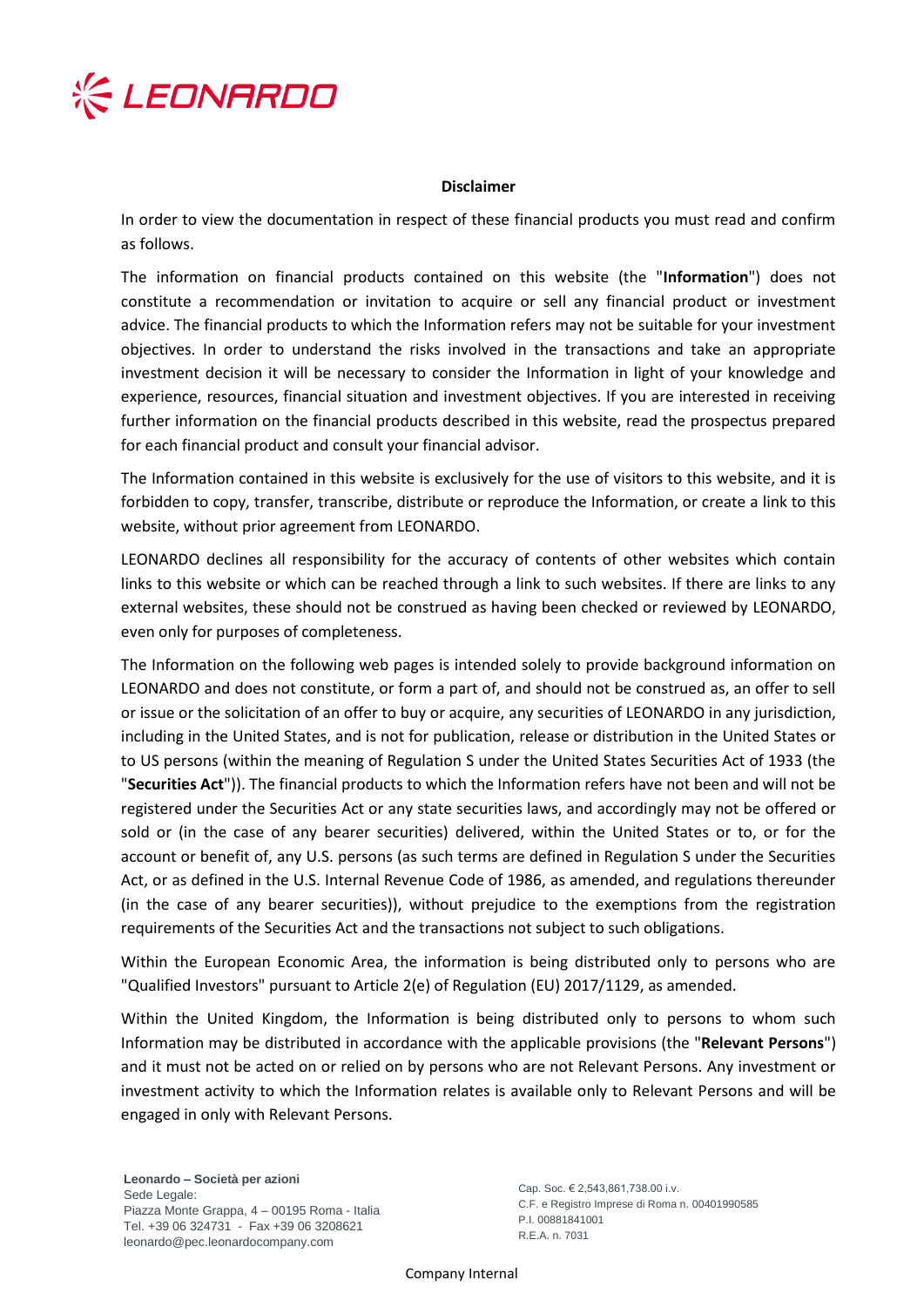Furthermore, the Information may not be transmitted, disclosed or otherwise distributed in other countries in which the offering of the financial products to which the Information refers or the invitation to offer or promotional activity in respect of such products is not permitted without specific exemptions or authorizations from the competent authorities.

LEONARDO does not accept any responsibility for the contravention, by third persons, of applicable securities provisions arising from the disclosure of false information by such persons. The Information speaks as at its date and nobody shall, under any circumstances, rely on the truthfulness of the Information as of any time subsequent to the date thereof nor on the fact that no changes in the financial condition or affairs of LEONARDO with respect of such date have occurred. The documents may be updated from time to time at the discretion of LEONARDO and there is no undertaking by LEONARDO to post any amendments, updating or supplements on this website.

By clicking on the link below to view the Information on the following web pages and other information in this website, you will be deemed to have represented and warranted that:

- you are not a U.S. person and currently located in any jurisdiction where distribution of the Information on this website is prohibited or restricted, including the United States;
- if you are located in the European Economic Area, you are a Qualified Investor (as defined above);
- if you are located in the United Kingdom, you are a Relevant Person (as defined above);
- it is lawful for you to receive a copy of the Information contained on this website; and
- you have read, understand and agree to comply with all of the restrictions set forth above.

If you have read and understood the above disclaimer in full, and can make the representations and warranties above, you may proceed to view the following pages. However, before taking any investment decisions you are advised to read the information prospectus prepared for each financial product again carefully.